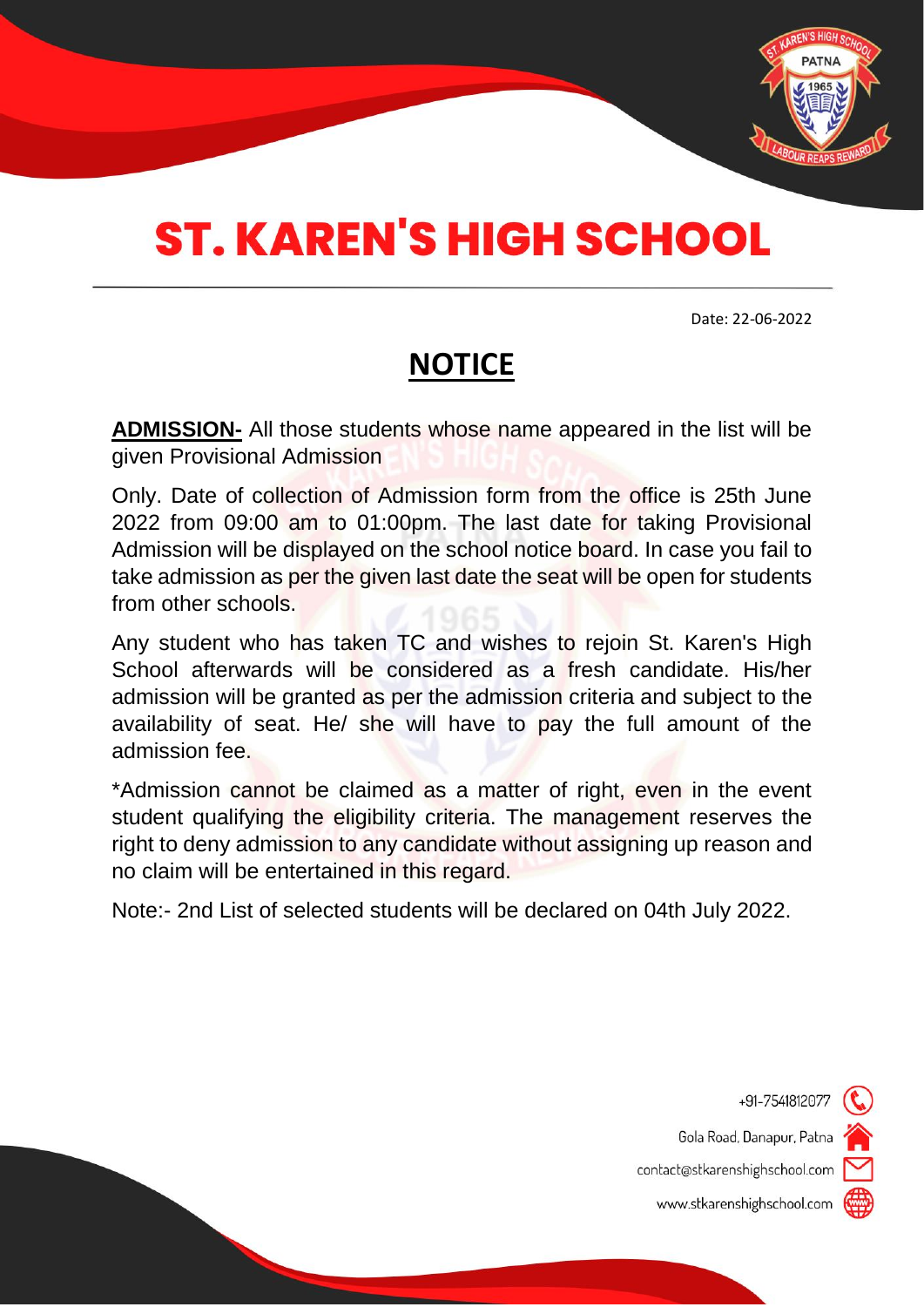#### SELECTED CANDIDATES FOR ADMISSION IN STD. 11 || 22/06/2022

|          |            |                 | 3.221                           |                          |               |
|----------|------------|-----------------|---------------------------------|--------------------------|---------------|
| CL/SEC   | <b>ADM</b> | <b>ROLL</b>     | <b>STUDENT NAME</b>             | <b>FATHER NAME</b>       | <b>STREAM</b> |
| $10 - B$ | 10403      |                 | 22209337 AARUSH ARYAN           | RAJNI KANT SINGH         | <b>ARTS</b>   |
| $10-J$   | 10280      |                 | 22209755 AKANKSHA               | <b>MINTU KUMAR</b>       | <b>ARTS</b>   |
| $10-L$   | 5339       |                 | 22209860 AKSHATA SINGH          | VISHNU DAYAL SINGH       | <b>ARTS</b>   |
| $10-C$   | 10399      |                 | 22209382 ALAKSHYA SINGH         | <b>AMAR KR SINGH</b>     | <b>ARTS</b>   |
| $10-J$   | 5413       |                 | 22209757 ALISHA SHARMA          | RAJU SHARMA              | <b>ARTS</b>   |
| $10-E$   | 6852       |                 | 22209482 AMAN KUMAR             | SANTOSH KUMAR GUPTA      | <b>ARTS</b>   |
| $10-D$   | 5095       |                 | 22209438 ANSHIKA PANDEY         | PRAMOD PANDEY            | <b>ARTS</b>   |
| $10-C$   | 4352       |                 | 22209389 ANSHU RAJ PANDEY       | SANJAY KUMAR PANDEY      | <b>ARTS</b>   |
| $10-E$   | 12232      |                 | 22209487 ANUSHKA GUPTA          | CHANDRA MOHAN GUPTA      | <b>ARTS</b>   |
| $10-K$   | 8560       |                 | 22209817 ATUL KUMAR             | AJAY KUMAR SINGH         | <b>ARTS</b>   |
| $10-J$   | 10628      |                 | 22209768 AYUSH KUMAR            | <b>RAKESH KUMAR</b>      | <b>ARTS</b>   |
| $10-J$   | 9613       |                 | 22209770 CHAHAT SINGH           | DIPENDRA KUMAR           | ARTS          |
| $10-N$   | 10542      | 22209981 CHARVI |                                 | MUKUL MRITYUNJAY         | <b>ARTS</b>   |
| $10-A$   | 10501      |                 | 22209287 GARGI MRINAL           | DILIP NARAYAN KORWAY     | <b>ARTS</b>   |
| $10-N$   | 10289      |                 | 22209985 HARI GOPAL             | <b>ARUN KUMAR</b>        | <b>ARTS</b>   |
| $10-C$   | 10725      |                 | 22209425 HARSH RAJ              | <b>MANOJ KUMAR</b>       | <b>ARTS</b>   |
| $10-I$   | 10664      |                 | 22209716 ISHITA MEENAKSHI SINHA | <b>BRAJESH KUMAR</b>     | <b>ARTS</b>   |
| $10-A$   | 4197       |                 | 22209293 KARAN RAJ              | <b>JOGENDRA SAW</b>      | <b>ARTS</b>   |
| $10 - B$ | 4178       |                 | 22209348 LAKSH SHARMA           | RAVI BHUSHAN SHARMA      | <b>ARTS</b>   |
| $10-K$   | 5089       |                 | 22209828 LOK PRIYA              | LATE RAGHWENDRA BHAG'    | <b>ARTS</b>   |
| $10 - B$ | 10764      |                 | 22209346 MAHIMA RAJ             | <b>MANOJ KUMAR</b>       | <b>ARTS</b>   |
| $10-K$   | 6815       |                 | 22209829 MANVI RANJAN           | RAJIV RANJAN KUMAR       | <b>ARTS</b>   |
| $10-D$   | 10373      |                 | 22209456 MD AFZAL AMAN          | <b>AQUIL AHMAD</b>       | ARTS          |
| $10-K$   | 10390      |                 | 22209831 MUSKAAN SINGH          | DEEPAK KUMAR             | <b>ARTS</b>   |
| $10-I$   | 10686      |                 | 22209727 NANDINI                | VIKARANT KASHYAP         | <b>ARTS</b>   |
| $10-K$   | 8832       |                 | 22209832 NANDINI KISHORE        | <b>GYANENDRA KISHORE</b> | <b>ARTS</b>   |
| $10-F$   | 5051       |                 | 22209560 NEHA KUMARI            | KALESHWAR BHAGAT         | <b>ARTS</b>   |
| $10 - B$ | 8811       |                 | 22209349 PRAKHAR PRATUSH        | <b>PREM KUMAR</b>        | <b>ARTS</b>   |
| $10-F$   | 10593      |                 | 22209564 PUROSHOTAM             | <b>ALOK RANJAN</b>       | <b>ARTS</b>   |
| $10-H$   | 10583      |                 | 22209677 RAHUL RANJAN           | <b>RAJIV KUMAR</b>       | <b>ARTS</b>   |
| $10-F$   | 5111       |                 | 22209566 RAJVEER JAISWAL        | LATE RANDHIR JAISWAL     | <b>ARTS</b>   |
| $10-N$   | 10355      |                 | 22209999 RICHA VERMA            | RANJEET KUMAR VERMA      | <b>ARTS</b>   |
| $10 - B$ | 10177      |                 | 22209354 RISHU RAJ              | <b>RANJEET KR SINGH</b>  | <b>ARTS</b>   |
| $10 - B$ | 8205       |                 | 22209360 SAKSHI KUMARI          | DHARMENDRA SINGH         | ARTS          |
| $10 - B$ | 10294      |                 | 22209361 SAMIR RAJ              | <b>ROHIT RAJ</b>         | <b>ARTS</b>   |
| $10-D$   | 10461      |                 | 22209467 SANSKRITI KUMARI       | DR SANJAY KUMAR CHOUD    | <b>ARTS</b>   |
| $10-A$   | 10254      |                 | 22209309 SARA ROY               | SHASHI RANJAN            | ARTS          |
| $10-K$   | 10521      |                 | 22209844 SARVAGYA ANUPAM        | ANJANI KUMAR             | <b>ARTS</b>   |
| $10-I$   | 5392       |                 | 22209739 SHASHI BHUSHAN         | <b>VIMAL KUMAR</b>       | <b>ARTS</b>   |
| $10-H$   | 10510      |                 | 22209684 SHAURYA ANAND          | <b>RAJESH KR SINHA</b>   | ARTS          |
| $10-J$   | 10660      |                 | 22209795 SHAURYA SHARAN         | SANJEEV RANJAN           | <b>ARTS</b>   |
| $10-A$   | 10424      |                 | 22209310 SHEETAL RANJAN         | SANJEEV RANJAN           | ARTS          |
| $10-D$   | 10576      |                 | 22209470 SHIVAM KUMAR           | <b>SANTOSH KUMAR</b>     | <b>ARTS</b>   |
| $10-F$   | 9511       |                 | 22209575 SHIVANSH SINGH         | RAJESH KUMAR SINGH       | <b>ARTS</b>   |
| $10-E$   | 10615      |                 | 22209523 SHRADDHA PACHAURI      | RAJENDRA KUMAR PACHAU    | <b>ARTS</b>   |
| $10-J$   | 4183       |                 | 22209797 SHREYANSI SHREE        | SANJAY KUMAR RAVI        | ARTS          |
| $10-C$   | 4434       |                 | 22209417 SHRISHTI               | AJAY KUMAR               | <b>ARTS</b>   |
| $10-C$   | 4210       |                 | 22209418 SNEH RANJAN            | SANJIT KUMAR SINGH       | <b>ARTS</b>   |
| $10-N$   | 5105       |                 | 22210008 SONALI SINHA           | DHIRENDRA KUMAR          | <b>ARTS</b>   |
| $10-A$   | 10667      |                 | 22209316 SUSHANT ADITYA         | <b>SUDHIR KUMAR</b>      | <b>ARTS</b>   |
| $10-I$   | 10241      |                 | 22209747 TANVEER KAUR           | SARDAR MAHENDAR PAL SI   | ARTS          |
| $10-A$   | 10367      |                 | 22209319 TATHAGAT RAJ           | RAVI RASHMI              | <b>ARTS</b>   |
| $10-D$   | 5347       |                 | 22209474 TEJASWI KUMAR          | ARVIND KUMAR UPADHYAY    | <b>ARTS</b>   |
| $10-M$   | 8887       |                 | 22209960 TRISHA SINGH           | AMISH RANJAN SINGH       | <b>ARTS</b>   |
| $10-K$   | 4206       |                 | 22209855 UJJWAL KUMAR           | <b>RAKESH KUMAR</b>      | ARTS          |
| $10-E$   | 10604      |                 | 22209531 YASH RAJ GAUTAM        | <b>ARVIND KUMAR</b>      | <b>ARTS</b>   |
|          |            |                 |                                 |                          |               |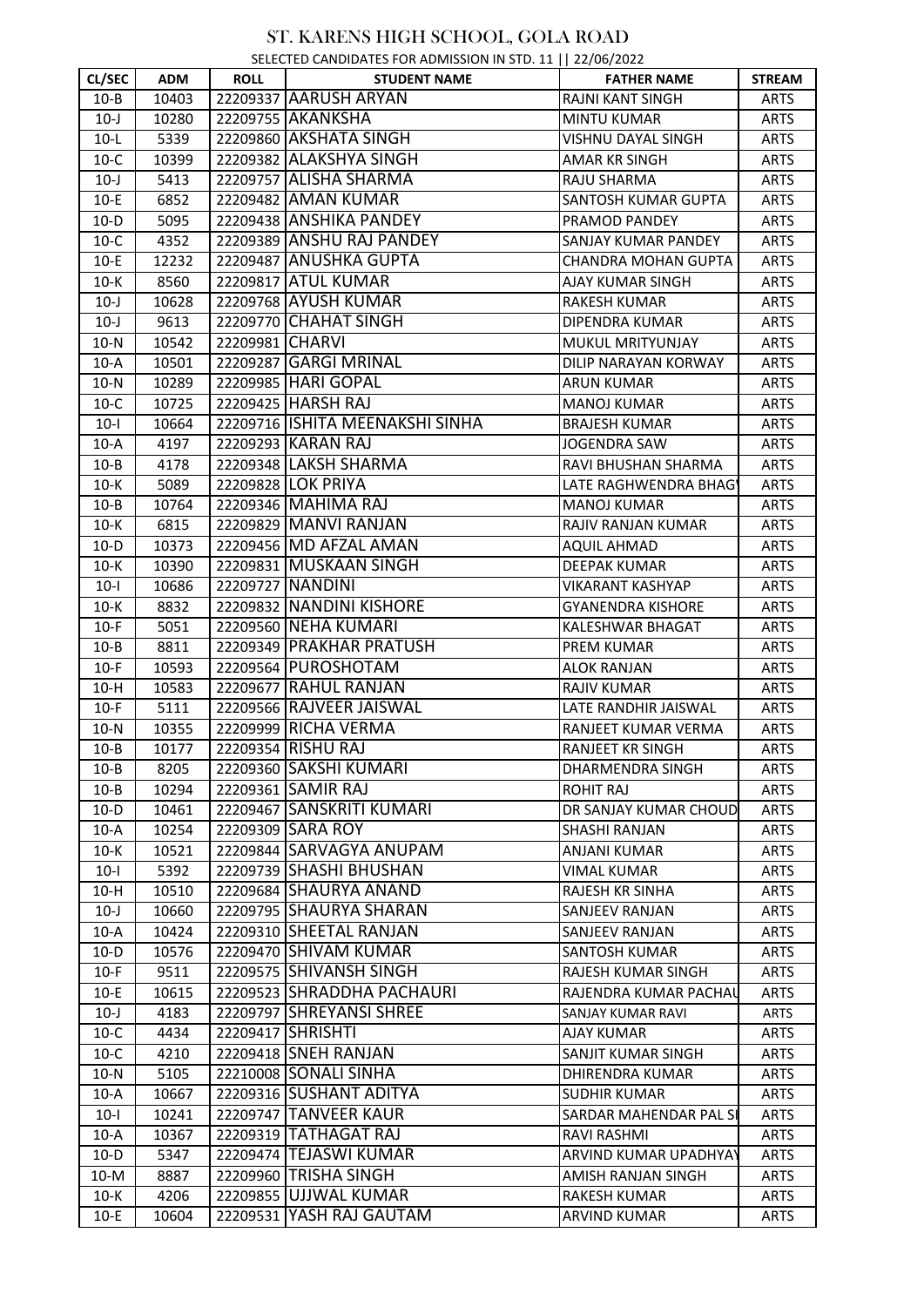| SELECTED CANDIDATES FOR ADMISSION IN STD. 11   22/06/2022 |  |  |
|-----------------------------------------------------------|--|--|
|                                                           |  |  |

| <b>CL/SEC</b> | <b>ADM</b> | <b>ROLL</b> | $S = \begin{bmatrix} 1 & 2 & 3 \\ 0 & 1 & 1 \end{bmatrix}$<br><b>STUDENT NAME</b> | <b>FATHER NAME</b>           | <b>STREAM</b> |
|---------------|------------|-------------|-----------------------------------------------------------------------------------|------------------------------|---------------|
| $10-E$        | 10787      |             | 22209479 AARNAV RANJAN SINGH                                                      | LALAN KUMAR SINGH            | COMM          |
| $10-F$        | 10550      |             | 22209534 AASTHA RAY                                                               | RAJESH KUMAR                 | COMM          |
| $10-D$        | 10676      |             | 22209432 ACHINTYA PRIYADARSHI                                                     | RAJESH PRIYADARSHI           | <b>COMM</b>   |
| $10 - B$      | 10573      |             | 22209326 ADITYA SHEKHAR                                                           | JYOTI SHEKHAR PRASAD         | COMM          |
| $10-A$        | 8803       |             | 22209277 ANANYA RAJ                                                               | RATNESH RAJ                  | COMM          |
| $10-N$        | 5109       |             | 22209972 ANANYA SINGH                                                             | <b>RAVI RANJAN</b>           | COMM          |
| $10-H$        | 10471      |             | 22209650 APARNA SINHA                                                             | AMARENDRA KUMAR SINH.        | COMM          |
| $10-F$        | 10344      |             | 22209541 ARADHYA RAJ                                                              | <b>KUMAR BHARTENDU SHARI</b> | COMM          |
| $10-E$        | 10721      |             | 22209489 ARCHEESHA GHOSH                                                          | DIPTENDRA NARAYAN GHO        | <b>COMM</b>   |
| $10-J$        | 5261       |             | 22209763 ARJUN SINGH                                                              | <b>MANTU KUMAR SINGH</b>     | COMM          |
| $10-D$        | 10230      |             | 22209442 ASHUTOSH KUMAR                                                           | <b>SURESH KUMAR</b>          | COMM          |
| $10-G$        | 10708      |             | 22209601 ASHWIN KUMAR GUPTA                                                       | JAWAHAR LAL SAH              | <b>COMM</b>   |
| $10-H$        | 8886       |             | 22209655 ASTITVA ANAND                                                            | DHEERAJ PARASHAR             | COMM          |
| $10-I$        | 10352      |             | 22209712 AYUSH KUMAR                                                              | <b>ARVIND KUMAR</b>          | COMM          |
| $10-K$        | 4212       |             | 22209820 AYUSHMAAN MISHRA                                                         | <b>SUDHIR KUMAR</b>          | COMM          |
| $10-E$        | 10224      |             | 22209494 DIVYANSHU SAGAR                                                          | <b>KUMAR SHIVESH</b>         | COMM          |
| $10-M$        | 8791       |             | 22209928 GARIMA SHARAN                                                            | PRAMOD BIHARI SHARAN         | COMM          |
| $10-A$        | 10240      |             | 22209288 GUR ANAND SINGH                                                          | SARDAR AMARJEET SINGH        | COMM          |
| $10-A$        | 10473      |             | 22209290 HARSH RAJ                                                                | <b>RAJU KUMAR</b>            | COMM          |
| $10-E$        | 10393      |             | 22209497 HRITIKA JHA                                                              | ANISH KANT JHA               | <b>COMM</b>   |
| $10-C$        | 10694      |             | 22209399 ISHA KUMARI                                                              | LATE AJAY KR SINGH           | COMM          |
| $10-F$        | 8869       |             | 22209552 KAUSHIKI SHARMA                                                          | RISHIKESH KUMAR              | COMM          |
| $10-H$        | 8819       |             | 22209663 KUMKUM KUMARI                                                            | RANA PRATAP RAY              | <b>COMM</b>   |
| $10 - B$      | 10451      |             | 22209347 NANCY KUMARI                                                             | RAJESH KUMAR                 | COMM          |
| $10-M$        | 8794       |             | 22209938 NISMA LARAIB RIZVI                                                       | TAHSENUL- HAQUE              | <b>COMM</b>   |
| $10-I$        | 10492      |             | 22209728 NITYANAND BHARDWAJ                                                       | RAVI SHANKAR SINGH BHAI      | <b>COMM</b>   |
| $10-M$        | 8990       |             | 22209939 OMKAR SHIVAM KARN                                                        | DR RAKESH KUMAR              | <b>COMM</b>   |
| $10-M$        | 8809       |             | 22209940 PALAK TRIVEDI                                                            | <b>RAJESH TRIVEDI</b>        | <b>COMM</b>   |
| $10-N$        | 10378      |             | 22209993 PRANJAL PUSP                                                             | <b>GAURI SHANKAR</b>         | <b>COMM</b>   |
| $10-M$        | 10381      |             | 22209941   PRASHAST KUMAR PATHAK                                                  | PRAVIN KUMAR PATHAK          | <b>COMM</b>   |
| $10-F$        | 6858       |             | 22209565 PRATIK KUMAR                                                             | DHIRENDRA KUMAR              | COMM          |
| $10-F$        | 8829       |             | 22209562 PUSHKAR KUMAR                                                            | ARBIND KUMAR GUPTA           | COMM          |
| $10 - B$      | 10804      |             | 22209355 RITIKA GURNANI                                                           | <b>SUDHIR KR GURNANI</b>     | COMM          |
| $10-F$        | 8864       |             | 22209567 RIYA KUMARI                                                              | <b>RANDHIR KUMAR</b>         | <b>COMM</b>   |
| $10-K$        | 10211      |             | 22209843 RIYA SINHA                                                               | PARMANAND SINHA              | COMM          |
| $10-H$        | 10304      |             | 22209678 RIYA SINHA                                                               | <b>RAJIV RANJAN SINHA</b>    | COMM          |
| $10 - B$      | 8805       |             | 22209359 RUDRA RAJ                                                                | AJIT KUMAR ROY               | <b>COMM</b>   |
| $10-D$        | 8807       |             | 22209465 SAIMA PARWEEN                                                            | MD NAUSHAD ALAM              | COMM          |
| $10-H$        | 6541       |             | 22209681 SANKET SINHA                                                             | RAJEEV KUMAR SINHA           | COMM          |
| $10-I$        | 10168      |             | 22209737 SATNAM SINGH                                                             | <b>GURMEET SINGH</b>         | <b>COMM</b>   |
| $10-H$        | 10715      |             | 22209683 SATYAM KUMAR                                                             | AMIT RAJ                     | <b>COMM</b>   |
| $10-L$        | 10335      |             | 22209894 SHAMBHAVI SINGH                                                          | <b>MITHILESH SINGH</b>       | COMM          |
| $10-C$        | 10693      |             | 22209416 SHASHWAT KUMAR JHA                                                       | SANJAY KUMAR JHA             | COMM          |
| $10-H$        | 10839      |             | 22209688 SHREYANSHU                                                               | <b>VINAY KUMAR DAS</b>       | COMM          |
| $10 - B$      | 10790      |             | 22209365 SHRUTI SINGH                                                             | <b>KRITI RANJAN SINGH</b>    | COMM          |
| $10-F$        | 10323      |             | 22209578 SHUBHANGI                                                                | SANJAY KUMAR SHARMA          | COMM          |
| $10-J$        | 10339      |             | 22209802 SUNNY SHANKAR                                                            | RAVI SHANKAR                 | COMM          |
| $10-K$        | 10377      |             | 22209854 TANISHA SINHA                                                            | <b>NAVIN KUMAR SINHA</b>     | COMM          |
| $10 - B$      | 10706      |             | 22209369 TONMOY NARAYAN                                                           | AWADH BIHARI SINGH           | COMM          |
| $10 - B$      | 10415      |             | 22209371 TULIKA RANJAN                                                            | <b>TUSHIT RANJAN</b>         | COMM          |
| $10-M$        | 10704      |             | 22209962 YASH RAJ SINGH                                                           | SUDHIR KUMAR SINGH           | COMM          |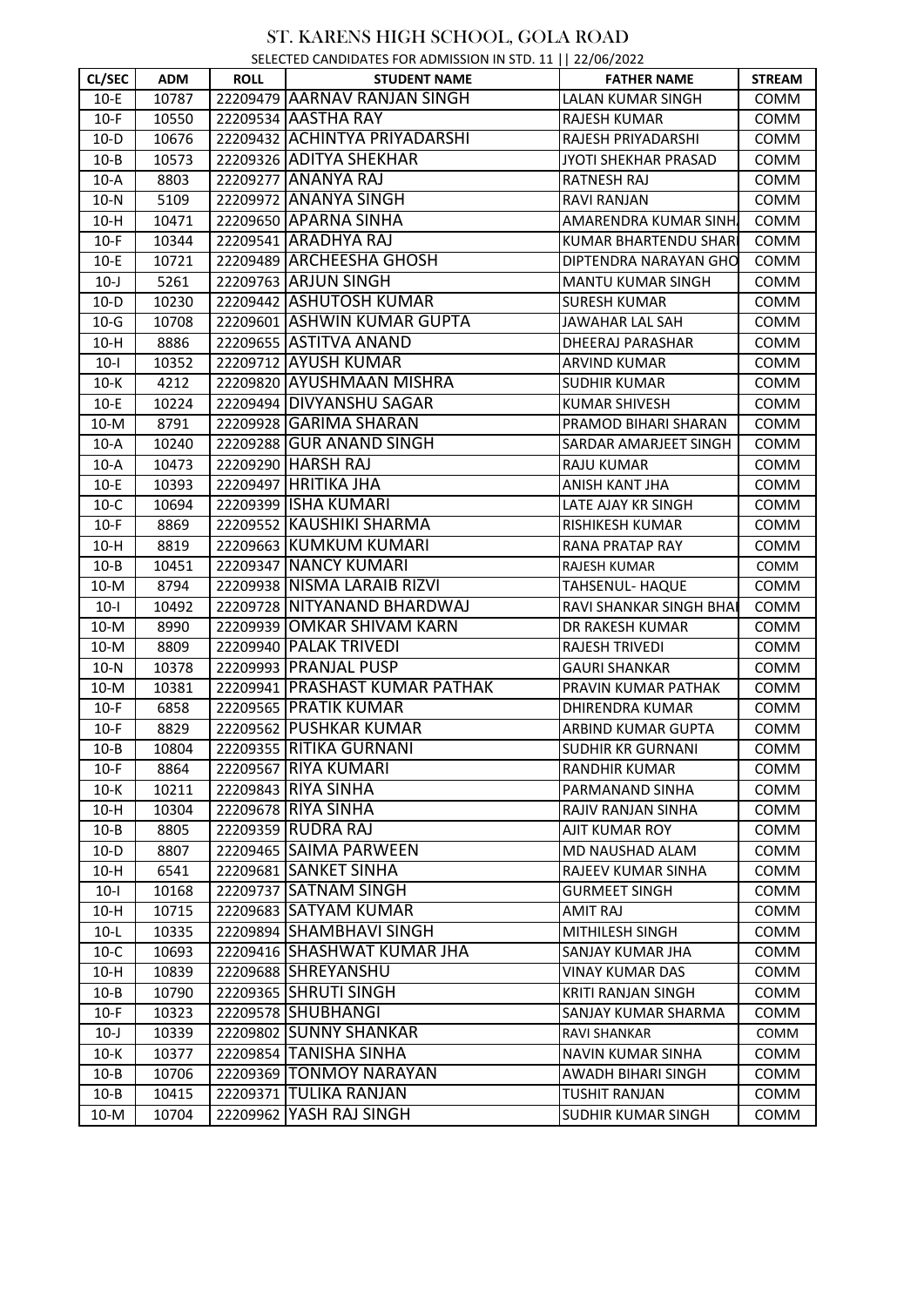| SELECTED CANDIDATES FOR ADMISSION IN STD. 11   22/06/2022 |  |  |
|-----------------------------------------------------------|--|--|
|                                                           |  |  |

|          |            |                 | $5$ LLLCTLD CANDIDATES FOR ADIVISSION TIME TO ALL $\frac{1}{11}$ LLCTCOT LOLL |                              |               |
|----------|------------|-----------------|-------------------------------------------------------------------------------|------------------------------|---------------|
| CL/SEC   | <b>ADM</b> | <b>ROLL</b>     | <b>STUDENT NAME</b>                                                           | <b>FATHER NAME</b>           | <b>STREAM</b> |
| $10-L$   | 10288      |                 | 22209857 ABHINAV KRISHNA                                                      | <b>KRISHNA KUMAR</b>         | <b>PCM</b>    |
| $10-N$   | 8225       |                 | 22209967 ADITYA KUMAR YADAV                                                   | RAM KRISHNA YADAV            | <b>PCM</b>    |
| $10-C$   | 10188      |                 | 22209383 AMAN DEEP                                                            | <b>JAIDEEP KUMAR</b>         | <b>PCM</b>    |
| $10 - B$ | 8880       |                 | 22209331 ANIS RAJ                                                             | MAHESH RAM                   | <b>PCM</b>    |
| $10-N$   | 10852      | 22209973 ANJALI |                                                                               | <b>MANOJ KUMAR</b>           | <b>PCM</b>    |
| $10-G$   | 11272      |                 | 22209592 ANJALI GUPTA                                                         | <b>ASHOK KUMAR GUPTA</b>     | <b>PCM</b>    |
| $10-H$   | 8842       |                 | 22209647 ANJALI KUMARI                                                        | RAJ KUMAR SINGH              | <b>PCM</b>    |
| $10-E$   | 10659      |                 | 22209485 ANKUR SINHA                                                          | DILIP KUMAR SINHA            | <b>PCM</b>    |
| $10-C$   | 8877       |                 | 22209388 ANSHU KARTIKEYAN                                                     | <b>MANISH KUMAR CHAURAS</b>  | <b>PCM</b>    |
| $10-E$   | 10513      |                 | 22209486 ANUPAM ASHISH                                                        | PREM KUMAR                   | PCM           |
| $10-M$   | 10529      |                 | 22209922 ANURAG SINHA                                                         | <b>ALOK KUMAR</b>            | <b>PCM</b>    |
| $10-F$   | 10472      |                 | 22209540 APURVA SHREE                                                         | DILEEP KISHOR                | <b>PCM</b>    |
|          |            |                 | 22209596 ARNAV ADITYA                                                         |                              |               |
| $10-G$   | 8878       |                 |                                                                               | <b>SANT SHARAN</b>           | <b>PCM</b>    |
| $10-G$   | 12241      | 22209597 ARTI   |                                                                               | <b>ARVIND KUMAR</b>          | <b>PCM</b>    |
| $10-K$   | 5640       |                 | 22209816 ARYAN RAJ                                                            | SANJEEV KUMAR                | <b>PCM</b>    |
| $10-H$   | 10665      | 22209653 ASHIKA |                                                                               | SANTOSH KUMAR                | <b>PCM</b>    |
| $10-G$   | 8789       |                 | 22209600 ASHISH RANJAN SINHA                                                  | GYANENDRA KUMAR              | <b>PCM</b>    |
| $10-A$   | 10896      |                 | 22209284 ASTHA ANAND                                                          | MRITYUNJAY KUMAR             | <b>PCM</b>    |
| $10-K$   | 10176      |                 | 22209818 AYUSH UPADHYAY                                                       | KUMAR RAJNISH UPADHYA        | <b>PCM</b>    |
| $10-L$   | 10481      |                 | 22209870 BHANU MISHRA                                                         | VIDYAKAR KUMAR MISHRA        | <b>PCM</b>    |
| $10-C$   | 10474      |                 | 22209395 GAURAV RAJ                                                           | PRAMOD PANDEY                | <b>PCM</b>    |
| $10-C$   | 10163      |                 | 22209396 HARSH VARDHAN ANAND                                                  | <b>ABHISHEK ANAND</b>        | <b>PCM</b>    |
| $10-N$   | 10594      |                 | 22209986 HARSH VARDHAN MANI                                                   | HARI SHANKAR KUMAR           | <b>PCM</b>    |
| $10-I$   | 8821       |                 | 22209717 JAIDEV BASU                                                          | SAROJ KUMAR KESHRI           | <b>PCM</b>    |
| $10-E$   | 10827      |                 | 22209499 KANISHK KUMAR VIDYARTHI                                              | <b>UMESH KUMAR</b>           | <b>PCM</b>    |
| $10-E$   | 10697      |                 | 22209500 KRISH KUMAR                                                          | <b>RAJENDRA KR SINGH</b>     | <b>PCM</b>    |
| $10-G$   | 10825      |                 | 22209610 KRISHNA VINIT                                                        | PRASHANT KUMAR               | <b>PCM</b>    |
| $10-M$   | 4237       |                 | 22209934 KRRISH KUMAR                                                         | AKHILESH KUMAR               | PCM           |
| $10-F$   | 10698      |                 | 22209557 KSHITIJ ANURAG                                                       | <b>SHYAM KISHOR</b>          | <b>PCM</b>    |
| $10-I$   | 8843       |                 | 22209722 MANASHWI KIRAN                                                       | RAMANUJ PRASAD               | <b>PCM</b>    |
| $10-I$   | 10258      |                 | 22209724 MAYANK KUMAR                                                         | <b>NAND KUMAR</b>            | <b>PCM</b>    |
| $10-J$   | 10718      |                 | 22209777 MAYANK RAJ                                                           | <b>SUNIL KUMAR SINGH</b>     | PCM           |
| $10-J$   | 10460      | 22209778 MITALI |                                                                               | NIRMALENDU KR JHA            | <b>PCM</b>    |
| $10-J$   | 10459      |                 | 22209781 MUSKAN PATHAK                                                        | <b>DILIP KUMAR PATHAK</b>    | <b>PCM</b>    |
| $10-H$   | 8797       |                 | 22209670 NAGESHWAR RAJ                                                        | <b>CHANDRA BHUSHAN MISHI</b> | <b>PCM</b>    |
| $10-N$   | 10538      |                 | 22209992 PIYUSH RAJ                                                           | SANJIV KUMAR                 | <b>PCM</b>    |
| $10-K$   | 10798      |                 | 22209837 PRANAV JAISHANKAR                                                    | <b>SURESH KUMAR PATHAK</b>   | <b>PCM</b>    |
| $10-G$   | 10496      |                 | 22209621 PRATYUSH KUMAR                                                       | SANTOSH KR UPADHYAY          | <b>PCM</b>    |
| $10-N$   | 9451       |                 | 22209996 PRITHVI KUMAR                                                        | <b>SHAMBHU SINGH</b>         | <b>PCM</b>    |
|          | 10445      |                 | 22209733 RAKSHIT RAJUL                                                        | RAJENDRA KUMAR SINHA         | <b>PCM</b>    |
| $10-I$   |            |                 |                                                                               |                              |               |
| $10-M$   | 8823       |                 | 22209947 RASHMI SINGH                                                         | AMIT KUMAR SINGH             | <b>PCM</b>    |
| $10 - B$ | 10675      |                 | 22209353 RAUNAK KUMAR                                                         | <b>ANIL KUMAR</b>            | <b>PCM</b>    |
| $10-D$   | 10303      |                 | 22209461 RICHA SINHA                                                          | RAJIV RANJAN SINHA           | <b>PCM</b>    |
| $10-C$   | 10332      |                 | 22209412 RUDRESH UPAMANYU                                                     | RAJESH KUMAR PATHAK          | <b>PCM</b>    |
| $10-G$   | 10281      |                 | 22209628 SANDESH ANAND                                                        | VIKASH PASWAN                | <b>PCM</b>    |
| $10-H$   | 4192       |                 | 22209682 SANSKAR RAJ                                                          | <b>MANISH RAJ</b>            | <b>PCM</b>    |
| $10-J$   | 6137       |                 | 22209794 SHAMBHAWI MISHRA                                                     | <b>JAYADEV MISHRA</b>        | <b>PCM</b>    |
| $10-G$   | 10274      |                 | 22209637 SOMESH MADHAYAN                                                      | DHARMENDRA KUMAR             | <b>PCM</b>    |
| $10-I$   | 10812      |                 | 22209745 SRIJAN UPADHYAY                                                      | KUMAR SUNIL UPADHYAY         | <b>PCM</b>    |
| $10-M$   | 10205      |                 | 22209958 SUJAL KUMAR                                                          | UTTAM KUMAR RAY              | <b>PCM</b>    |
| $10-K$   | 10402      |                 | 22209852 SUJAY PANDIT                                                         | <b>JAIDEV KUMAR PANDIT</b>   | <b>PCM</b>    |
| $10-A$   | 10736      |                 | 22209314 SUMIT KUMAR                                                          | SANJIT KUMAR                 | <b>PCM</b>    |
| $10-K$   | 10746      |                 | 22209853 SUPRIYA PANDEY                                                       | SANTOSH PANDEY               | <b>PCM</b>    |
| $10 - B$ | 8792       |                 | 22209373 UJJAWAL RAJ                                                          | MUKESH SINGH                 | <b>PCM</b>    |
| $10-E$   | 10729      |                 | 22209528 UTKARSH SAHAY                                                        | <b>JITENDRA KUMAR</b>        | <b>PCM</b>    |
| $10-M$   | 10253      |                 | 22209961 VANSHIKA RAY                                                         | DHANANJAY KUMAR RAY          | <b>PCM</b>    |
| $10-N$   | 10692      |                 | 22210015 VEDANT PARASHAR                                                      | <b>SANJEEV KUMAR</b>         | <b>PCM</b>    |
| $10-M$   | 10504      |                 | 22209963 YUG AGARWAL                                                          | DINESH AGARWAL               | <b>PCM</b>    |
| $10 - B$ | 8814       |                 | 22209377 YUG KUMAR                                                            | MUKESH KUMAR                 | <b>PCM</b>    |
|          |            |                 |                                                                               |                              |               |